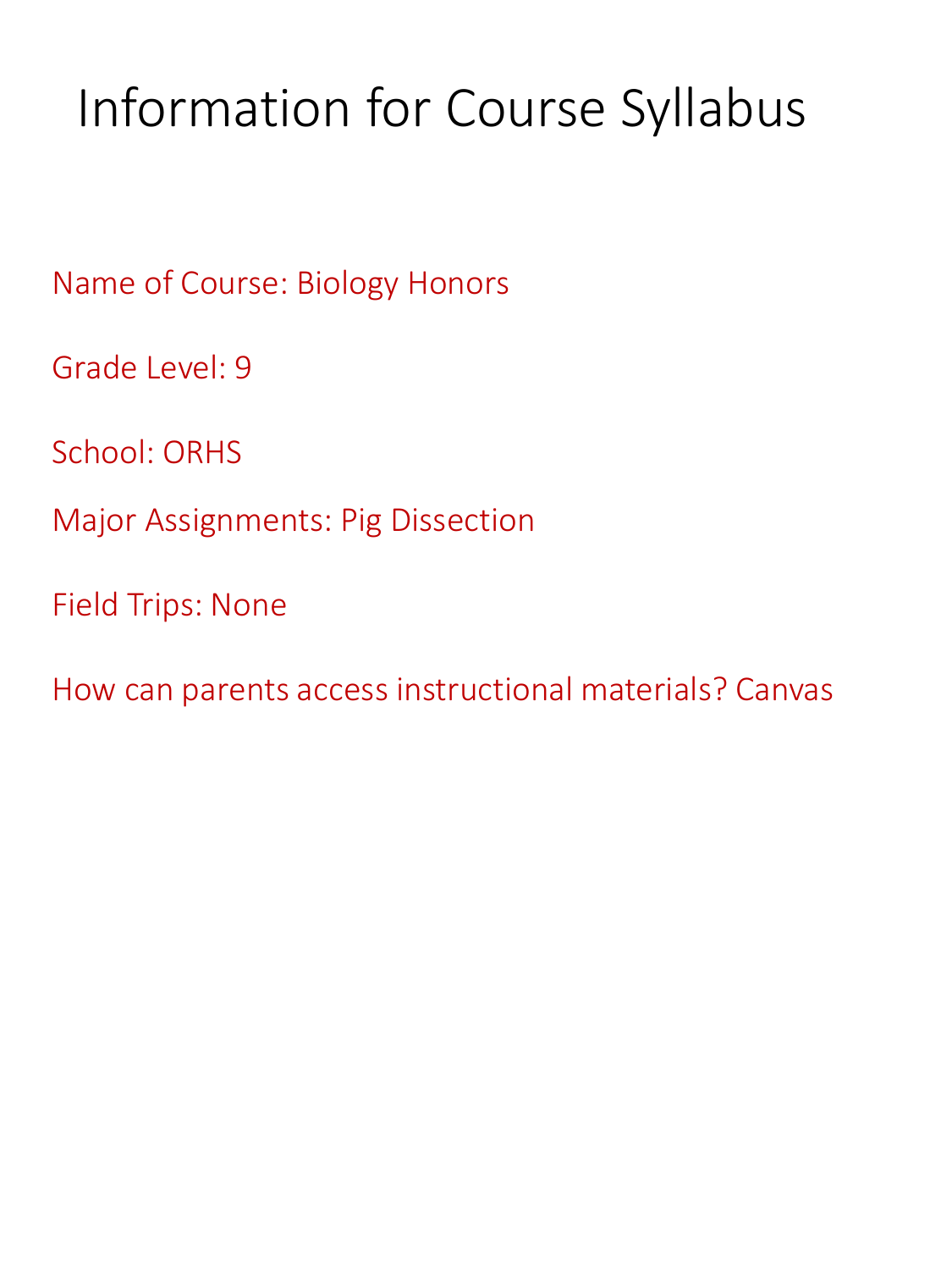## **Biology Honors 2021-2022**

### **Term 1**

| О<br>ى | 60 |
|--------|----|
| О      | O  |
| پ      | О  |
| г      | മ  |

**BIO1.LS1.1** Compare and contrast existing models, identify patterns, and use structural<br>and functional evidence to analyze the characteristics of life. Engage in argument about<br>the designation of viruses as non-living bas and functional evidence to analyze the characteristics of life. Engage in argument about the designation of viruses as non-living based on these characteristics.

**BIO1.LS1.2** Evaluate comparative models of various cell types with a focus on organic molecules that make up cellular structures.

**BIO1.LS1.5** Research examples that demonstrate the functional variety of proteins and construct an argument based on evidence for the importance of the molecular structure to its function. Plan and carry out a controlled investigation to test predictions about factors, which should cause an effect on the structure and function of a protein.

**BIO1.LS1.7** Utilize a model of a cell plasma membrane to compare the various types of cellular transport and test predictions about the movement of molecules into or out of a cell based on the homeostasis of energy and matter in cells.

**BIO1.LS1.6** Create a model for the major events of the eukaryotic cell cycle, including mitosis. Compare and contrast the rates of cell division in various eukaryotic cell types in multicellular organisms.

**BIO1.LS1.3** Integrate evidence to develop a structural model of a DNA molecule. Using the model, develop and communicate an explanation for how DNA serves as a template for self-replication and encodes biological information.

**BIO1.LS1.4** Demonstrate how DNA sequence information is decoded through transcriptional and translational processes within the cell in order to synthesize proteins. Examine the relationship of structure and function of various types of RNA and the importance of this relationship in these processes.

**BIO1.LS3.2** Explain how protein formation results in phenotypic variation and discuss how changes in DNA can lead to somatic or germ line mutations.

**BIO1.LS3.1** Model chromosome progression through meiosis and fertilization in order to argue how the processes of sexual reproduction lead to both genetic similarities and variation in diploid organisms. Compare and contrast the processes of sexual and asexual reproduction, identifying the advantages and disadvantages of each.

Cells and DNA **Cells and DNA**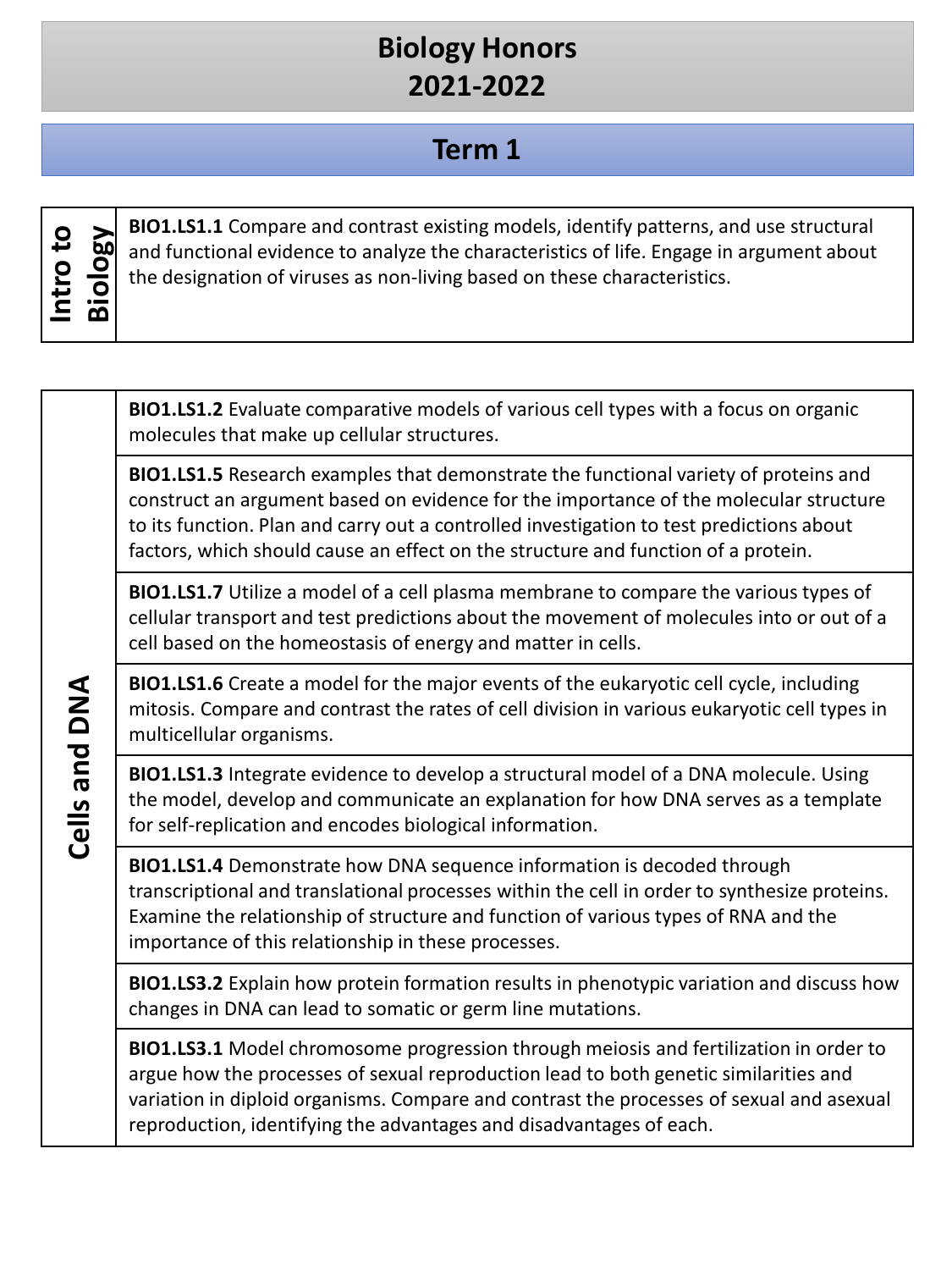# **Biology Honors 2021-2022**

### **Term 2**

#### **BIO1.LS3.3** Through pedigree analysis, identify patterns of trait inheritance to predict family member genotypes. Use mathematical thinking to predict the likelihood of various **Genetics and Its**  Genetics and Its types of trait transmission. Applications **Applications BIO1.ETS2.3** Analyze scientific and ethical arguments to support the pros and cons of application of a specific biotechnology technique such as stem cell usage, in vitro fertilization, or genetically modified organisms. **BIO1.ETS2.1** Obtain, evaluate, and communicate information on how molecular biotechnology may be used in a variety of fields. **BIO1.ETS2.2** Investigate the means by which karyotypes are utilized in diagnostic medicine.

Evolution **Evolution**

**BIO1.LS4.2** Using a model that demonstrates the change in allele frequencies resulting in evolution of a population over many generations, identify causative agents of change.

**BIO1.LS4.1** Evaluate scientific data collected from analysis of molecular sequences, fossil records, biogeography, and embryology. Identify chronological patterns of change and communicate that biological evolution is supported by multiple lines of empirical evidence that identify similarities inherited from a common ancestor (homologies).

**Photosynthesis and**  Photosynthesis and

**CELLULAR CERV** ENDINIEST A Create a model of photosynthesis demonstrating the net flow of matter and<br>energy into a cell. Use the model to explain energy transfer from light energy into stored<br>chemical energy in the produc energy into a cell. Use the model to explain energy transfer from light energy into stored chemical energy in the product.

**BIO1.LS1.9** Create a model of aerobic respiration demonstrating flow of matter and energy out of a cell. Use the model to explain energy transfer mechanisms. Compare aerobic respiration to alternative processes of glucose metabolism.